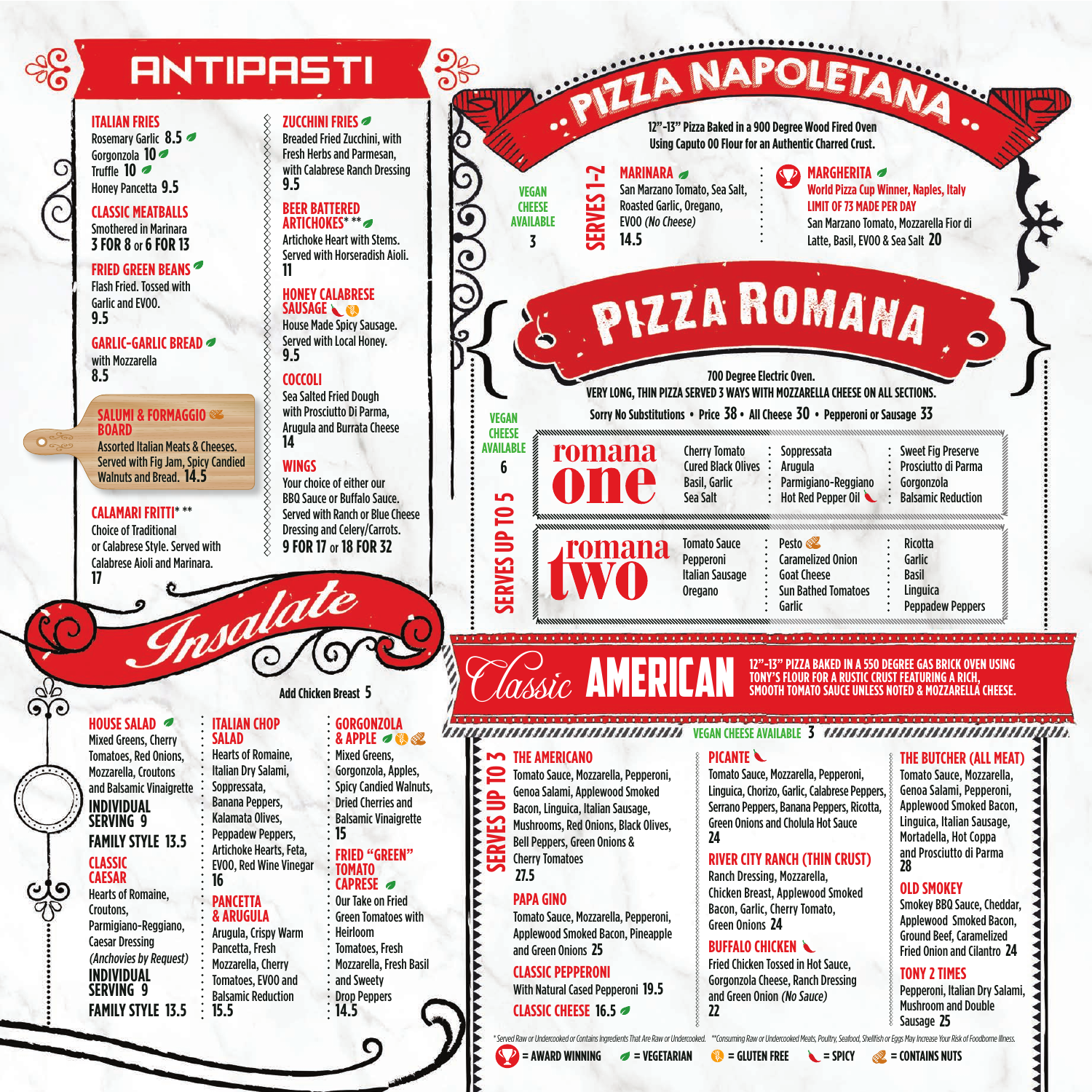#### **12"-13" PIZZAS BELOW ARE PREPARED IN A 550 DEGREE GAS BRICK OVEN<br>
TALIAN USING TONY'S FLOUR AND FEATURE VINE RIPENED TOMATOES<br>

STATISTICS OF THE CRIPPING CONTACT CONTACT CONTACT CONTACT CONTACT CONTACT CONTACT CONTACT CO CAL ITALIA THE VERDURA (VEGGIE) ST. ANTHONY**\* \*\* **SERVES UP TO 3 Gold Medal Winner Food Network**  Sliced Mozzarella, House Made Vine-Ripened Tomato Sauce, **Pizza Champions Challenge**  Fennel Sausage, Italian Mozzarella, Sautéed Spinach, Asiago, Gorgonzola, Mozzarella, Mushroom, Caramelized Onions, Sausage, Garlic, Roasted Red Fig Preserve, Prosciutto di Parma, Garlic, Sun Bathed Tomatoes, Peppers, Ricotta, Basil, Hot Parmigiano-Reggiano and Shallots, Green Onions Red Pepper Oil and 2 Cage and Feta Cheese **20** Free Eggs (No Sauce) **26** Balsamic Reduction (No Sauce) **24 ARTICHOKE JOE PRIMAVERA DIAVOLA VEGAN**  Vine-Ripened Tomato Sauce, Mozzarella, Marinated Artichokes, Pesto Sauce, Spinach, **CHEESE**  Mozzarella, Soppressata, Sautéed Spinach, Garlic, Provolone, Burrata Cheese, Tomato, **AVAILABLE** Arugula, Hot Red Pepper Oil Ground Pepper and Fresh Lemon Parmigiano-Reggiano, **3** and Parmigiano-Reggiano **22** (No Sauce) **21** Sea Salt **23**  $0.010a$ Gluten Free **Prepared in a 500 Degree SERVES Electric Brick Oven • 12" CRUST Made on Our Housemade Focaccia and Prepared in a FEATURING MOZZARELLA CHEESE. 500 Degree Gas Brick Oven • ALL SICILIANS ARE MADE WITH Our Gluten Free Pizzas are VINE RIPENED TOMATO SAUCE & MOZZARELLA CHEESE. Cooked in a Separate Oven but LA REGINA Prepared in an Environment Gold Cup Winner, International Pizza Championships that Contains Flour. in Parma, Italy Change to Gluten Free Dough SERVES UP TO 5** Soppressata, Prosciutto di Parma, Arugula, 6 **on Most Pizzas for \$5. SERVES UP TO** Provolone and Parmigiano-Reggiano **36 GLUTEN FREE THE SHOP VEGETARIAN** Italian Dry Salami, Sliced Meatballs, Pepperoni, Applewood Vine-Ripened Tomato Sauce, Smoked Bacon, Linguica, Italian Sausage, Mortadella, Mozzarella, Roasted Red Peppers, Hot Coppa, Prosciutto di Parma **39.5** Kalamata Olives, Goat Cheese and Fresh Basil **24 FRATELLANZA** Genoa Salami, Italian Sausage, Pepperoni, **GLUTEN FREE PANCETTA VEGAN**  Mushrooms and Oregano **35 GORGONZOLA CHEESE THE MOB BOSS** Mozzarella, Applewood Smoked **AVAILABLE VEGAN**  Genoa Salami, Pepperoni, Applewood Smoked Bacon, Linguica, Bacon, Smoked Pancetta, **6**

**CHEESE AVAILABLE 3**

Gorgonzola, Agave Nectar. Topped with Mixed Greens, Tossed in Balsamic Vinaigrette. **25**

Italian Sausage, Mushrooms, Bell Peppers, Red Onions, Black Olives, Garlic, Green Onions and Cherry Tomatoes **39**

**PEPPERONI 33 • CHEESE SICILIAN 30**



**12"-13" Pizza Baked in a 900 Degree Wood Fired Oven Using Caputo 00 Flour for an Authentic Charred Crust.**

#### **HONEY PIE**

Mozzarella, Calabrese Peppers, Serrano Peppers, Green Onions. Topped with Local Honey, Fried **SERVES** 

Caramelized Onions and Piave Cheese. **19**

**QUATTRO CARNE** Tomato Sauce, Mozzarella, Soppressata, Hot Coppa, Genoa Salami and Prosciutto di Parma. Topped with Arugula,

Sweety Drop Peppers and Goat Cheese. **24**

\*Served Raw or Undercooked or Contains Ingredients That Are Raw or Undercooked. \*\*Consuming Raw or Undercooked Meats, Poultry, Seafood, Shellfish or Eggs May Increase Your Risk of Foodborne Illnes.



**= AWARD WINNING = VEGETARIAN = GLUTEN FREE = SPICY = CONTAINS NUTS**

# G.R.A.N.D.M.A

**Includes Avorio Mozzarella, Romano, Garlic Oil & Oregano.** 

#### **GRANDMA THE BUTCHER**

#### Tomato Sauce, Pecorino, Rosa Grande Pepperoni, Italian Dry Salami, Italian Sausage, Applewood Smoked Bacon, Hot Coppa, Arugula, Peppadew Peppers **30**

**SWEET GRANDMA**

Sliced Fresh Mozzarella, Sweet Tomato Sauce, Basil **24**

**CHEESE 24 PEPPERONI 27**

#### **TRADITIONAL** Double Thick & Thin Cup and Char Pepperoni (Rosa and Regular) and Sausage **29**

**SPICY GRANDMA** 

Sliced Fresh Mozzarella, Spicy Tomato Cream Sauce, Basil **24**  (Add Serrano Peppers **2**)

**GRANDMA THE HIPPIE**

Housemade Agave Nectar Pesto, Peppadew Peppers, Goat Cheese **28**

**Traditional Detroit Pizza Cooked in a Detroit Steel Pan with White Cheddar, Wisconsin Brick Cheese and Butter Toasted Corners. Topped with**

**Two Racing Stripes of Marinara, Garlic Oil, Romano and Oregano.** (Make it a Green Top, Pesto Sauce **5**) **RED TOP** Traditional Detroit Pizza Topped with Marinara **29 MOTORHEAD** Red Top with Pepperoni, Salami, Mushroom, Applewood Smoked Bacon, Sausage, Ricotta, Basil **39 HONEY DYNAMIC** Prosciutto di Parma, Honey, Arugula, Asiago (No Sauce) **33 DEVILLE**

Red Top with Hot Red Pepper Oil, Honey, Soppressata Picante, Nduja, Arugula, Mozzarella, Parmigiano-Reggiano **35**

**THE ROSA** Red Top with Thick & Thin Cup and Char Pepperoni. Finished with Fresh Basil. **35**

# CRACKER THIN/TAVERN STULE **15"-16" Pie Prepared in a 650 Degree Gas Brick Oven Using Ceresota Flour.**

**FEATURES TOMATO SAUCE, MOZZARELLA,WHITE CHEDDAR, PROVOLONE, GARLIC, EVOO, ROMANO & OREGANO.**

**MICHIGAN AVE** Thick & Thin Cup and Char Pepperoni **27**

**SERVES 2-4 (PLEASE ALLOW 25 MINUTES)**

**SERVES 2-3**

**VEGAN CHEESE AVAILABLE 3**

**FRANK NITTI**

Sautéed Spinach, Ricotta **25**

### **TRADITIONAL**

Double Thick & Thin Cup and Char Pepperoni (Rosa and Regular) and Sausage **29**

**⊘ CHEESE 21** 

**LITTLE ITALY** Mushrooms, Pepperoni, Red Onion, Roasted Red Pepper, Italian Sausage **28** 



#### **SAM GIANCANA** Italian Sausage, Calabrese Sausage **26**

**OLD CHICAGO** Sliced Meatballs, Italian Sausage, Ricotta **27**